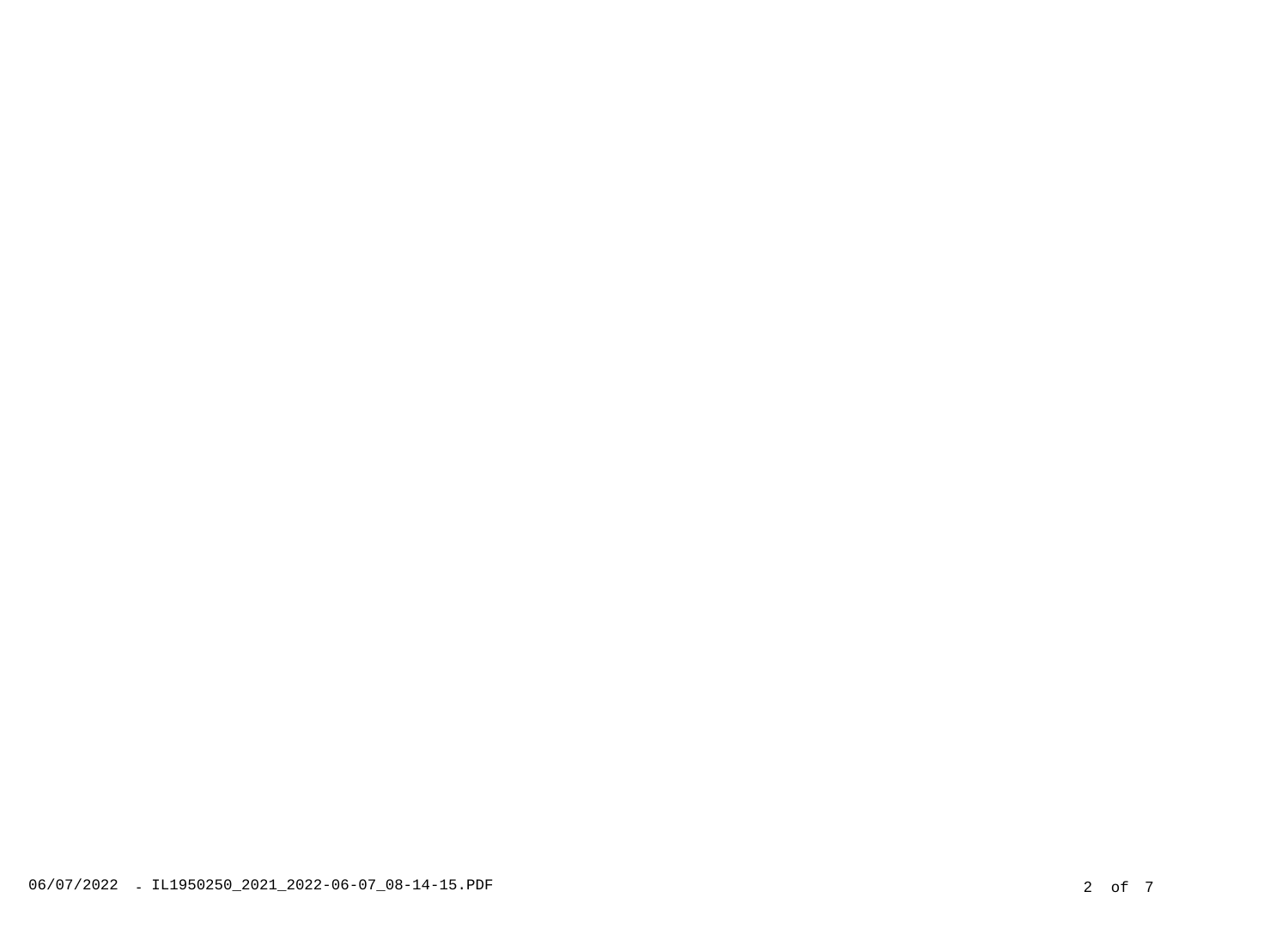#### Source Water Information

| Source Water Name | Type of Water | Report Status Location |  |
|-------------------|---------------|------------------------|--|
| WELL 2 (11900)    | GW            |                        |  |
| WELL 3 (11901)    | GW            |                        |  |
| WELL 4 (11902)    | GW            |                        |  |
| WELL 5 (01975)    | GW            |                        |  |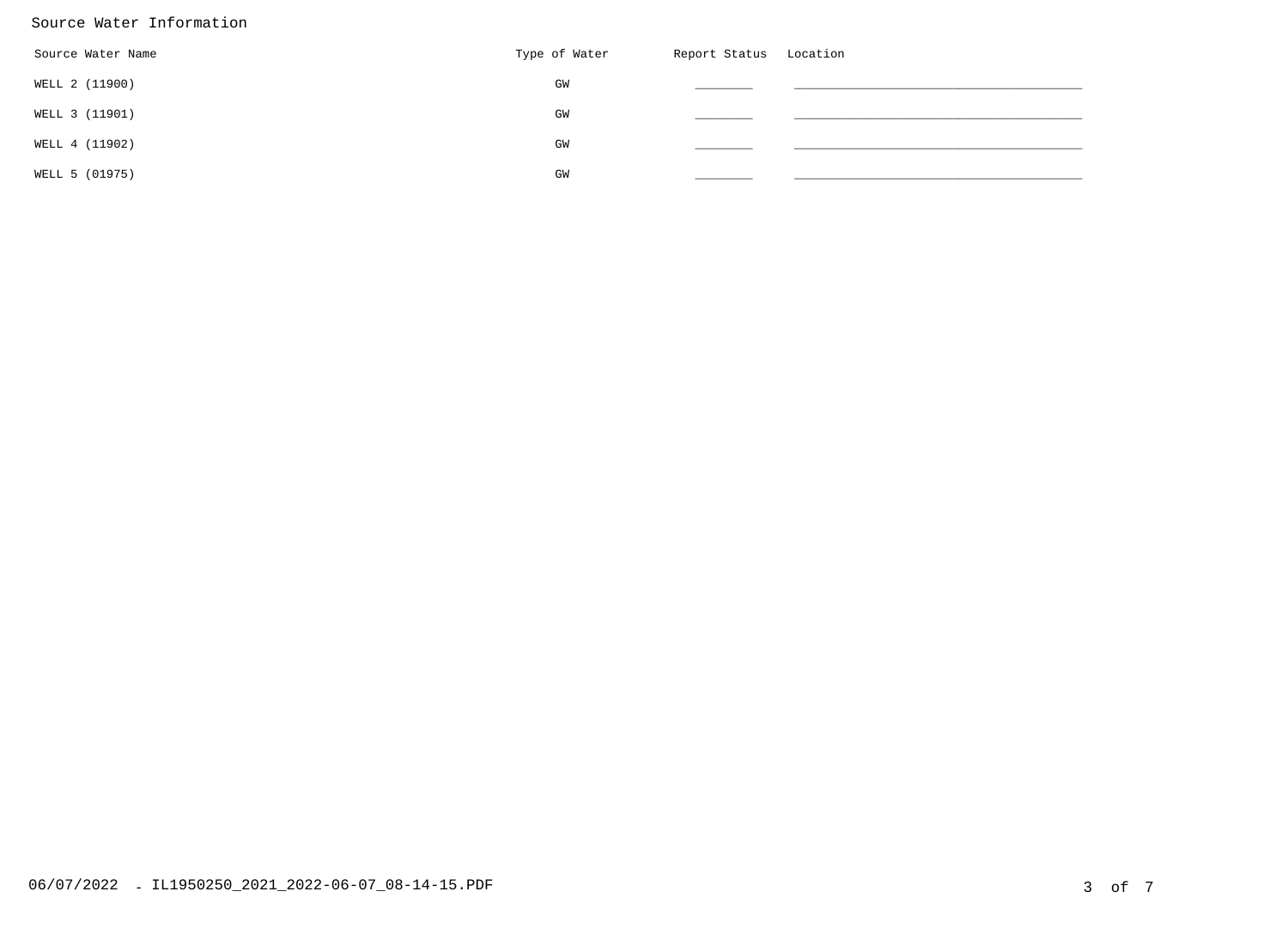#### Source Water Assessment

We want our valued customers to be informed about their water quality. If you would like to learn more, please feel welcome to attend any of our regularly scheduled meetings. The source water assessment for our supply has been completed by the Illinois EPA. If you would like a copy of this information, please stopby City Hall or call our water operator at  $\qquad \qquad$  . To view a summary version of the completed Source Water Assessments, including: Importance of Source Water; Susceptibility to Contamination Determination; and documentation/recommendation of Source Water Protection Efforts, you may access the Illinois EPAwebsite at http://www.epa.state.il.us/cgi-bin/wp/swap-fact-sheets.pl.

Source of Water: FULTONBased on information obtained in a Well Site Survey published in 1991 by the Illinois EPA, several potential sources are located within 1,000 feet of the wells.The Illinois EPA has determined that the Fulton Community Water Supply's source water is not suspectibile to contamination. This determination is based on a number of criteria including; monitoring conducted at the wells; monitoring conducted at the entry point to the distributionsystem; and available hydrogeologic data on the wells.Furthermore, in anticipation of the U.S. EPA's proposed Ground Water Rule, the Illinois EPA has determined that the Fulton Community Water Supply is not vulnerable to viral contamination. This determination is based upon the evaluation of the followingcriteria during the Vulnerability Waiver Process: the community's wells are properly constructed with sound integrity and proper siting conditions; a hydraulic barrier exists which should prevent pathogen movement; all potential routes and sanitary defects have been mitigated such that the source water is adequately protected; monitoring data did not indicate a history of disease outbreak; and the sanitary survey of the water supply did not indicate a viralcontamination threat. Because the community's wells are constructed in a confined aquifer, which should prevent the movement of pathogens into the wells, well hydraulics were not considered to be a significant factor in the susceptibility determination. Hence, well hydraulics were not evaluated for this systemground water supply.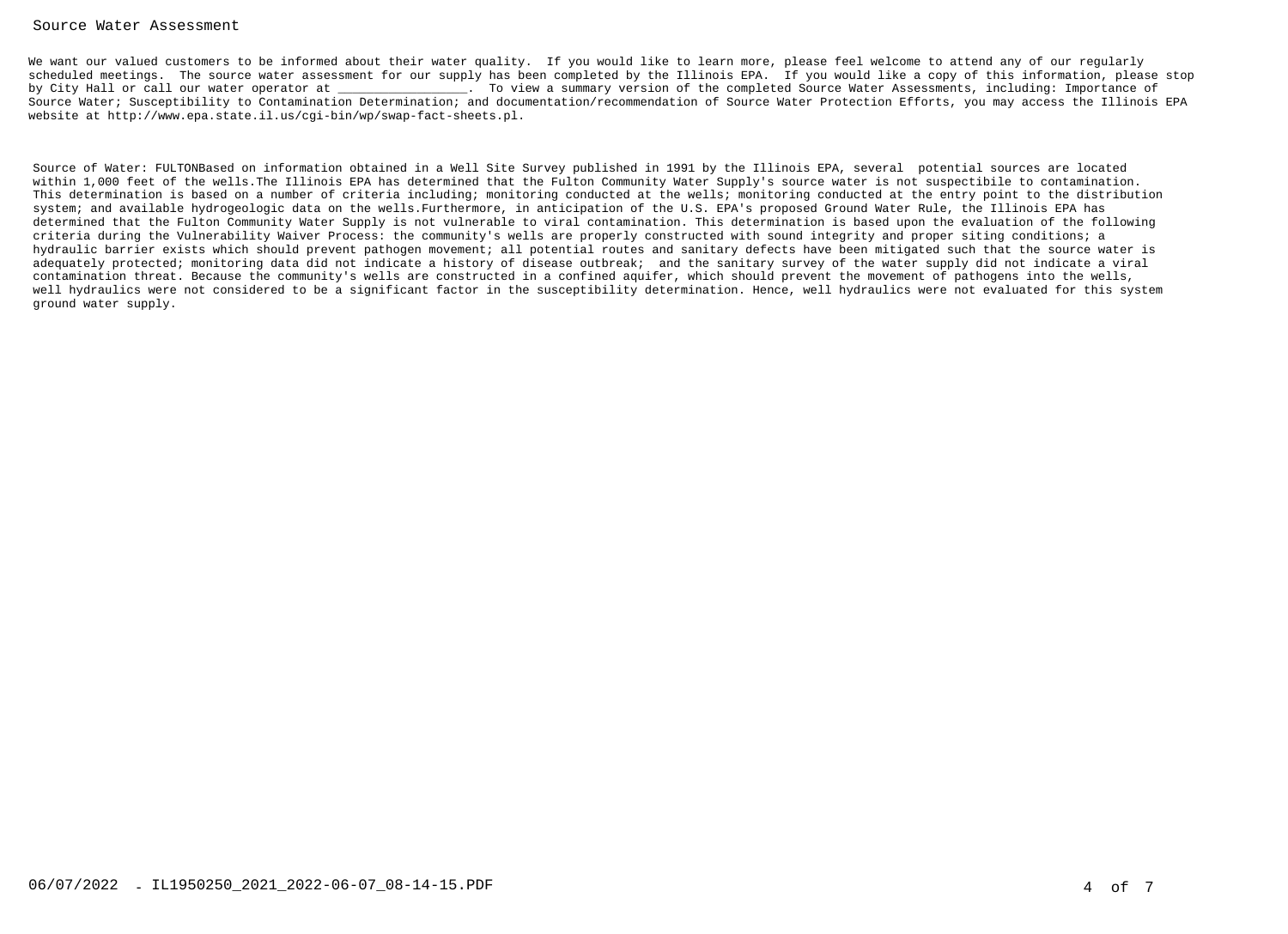#### **2021Regulated Contaminants Detected**

### **Lead and Copper**

Definitions:

 Action Level Goal (ALG): The level of a contaminant in drinking water below which there is no known or expected risk to health. ALGs allow for a margin ofsafety.

| Action Level: The concentration of a contaminant which, if exceeded, triggers treatment or other requirements which a water system must follow. |  |  |  |
|-------------------------------------------------------------------------------------------------------------------------------------------------|--|--|--|
|                                                                                                                                                 |  |  |  |

| Lead and Copper | Date Sampled | MCLG | Action Level<br>(AL) | 90th<br>Percentile | # Sites Over <br>AL | Units | Violation | Likely Source of Contamination                                                                                |
|-----------------|--------------|------|----------------------|--------------------|---------------------|-------|-----------|---------------------------------------------------------------------------------------------------------------|
| Copper          | 08/26/2020   | 1.3  |                      | 0.18               |                     | ppm   |           | Erosion of natural deposits; Leaching from<br>wood preservatives; Corrosion of household<br>plumbing systems. |
| Lead            | 08/26/2020   |      |                      | 2.7                |                     | ppb   |           | Corrosion of household plumbing systems;<br>Erosion of natural deposits.                                      |

#### **Water Quality Test Results**

| Definitions:                                          | The following tables contain scientific terms and measures, some of which may require explanation.                                                                                                                                                                         |
|-------------------------------------------------------|----------------------------------------------------------------------------------------------------------------------------------------------------------------------------------------------------------------------------------------------------------------------------|
| Avq:                                                  | Requlatory compliance with some MCLs are based on running annual average of monthly samples.                                                                                                                                                                               |
| Level 1 Assessment:                                   | A Level 1 assessment is a study of the water system to identify potential problems and determine (if possible) why<br>total coliform bacteria have been found in our water system.                                                                                         |
| Level 2 Assessment:                                   | A Level 2 assessment is a very detailed study of the water system to identify potential problems and determine (if<br>possible) why an E. coli MCL violation has occurred and/or why total coliform bacteria have been found in our water<br>system on multiple occasions. |
| Maximum Contaminant Level or MCL:                     | The highest level of a contaminant that is allowed in drinking water. MCLs are set as close to the MCLGs as feasible<br>using the best available treatment technology.                                                                                                     |
| Maximum Contaminant Level Goal or MCLG:               | The level of a contaminant in drinking water below which there is no known or expected risk to health. MCLGs allow<br>for a margin of safety.                                                                                                                              |
| Maximum residual disinfectant level or<br>MRDL:       | The highest level of a disinfectant allowed in drinking water. There is convincing evidence that addition of a<br>disinfectant is necessary for control of microbial contaminants.                                                                                         |
| Maximum residual disinfectant level<br>goal or MRDLG: | The level of a drinking water disinfectant below which there is no known or expected risk to health. MRDLGs do not<br>reflect the benefits of the use of disinfectants to control microbial contaminants.                                                                  |
| na:                                                   | not applicable.                                                                                                                                                                                                                                                            |
| $m$ rem:                                              | millirems per year (a measure of radiation absorbed by the body)                                                                                                                                                                                                           |
| $ppb$ :                                               | micrograms per liter or parts per billion - or one ounce in 7,350,000 gallons of water.                                                                                                                                                                                    |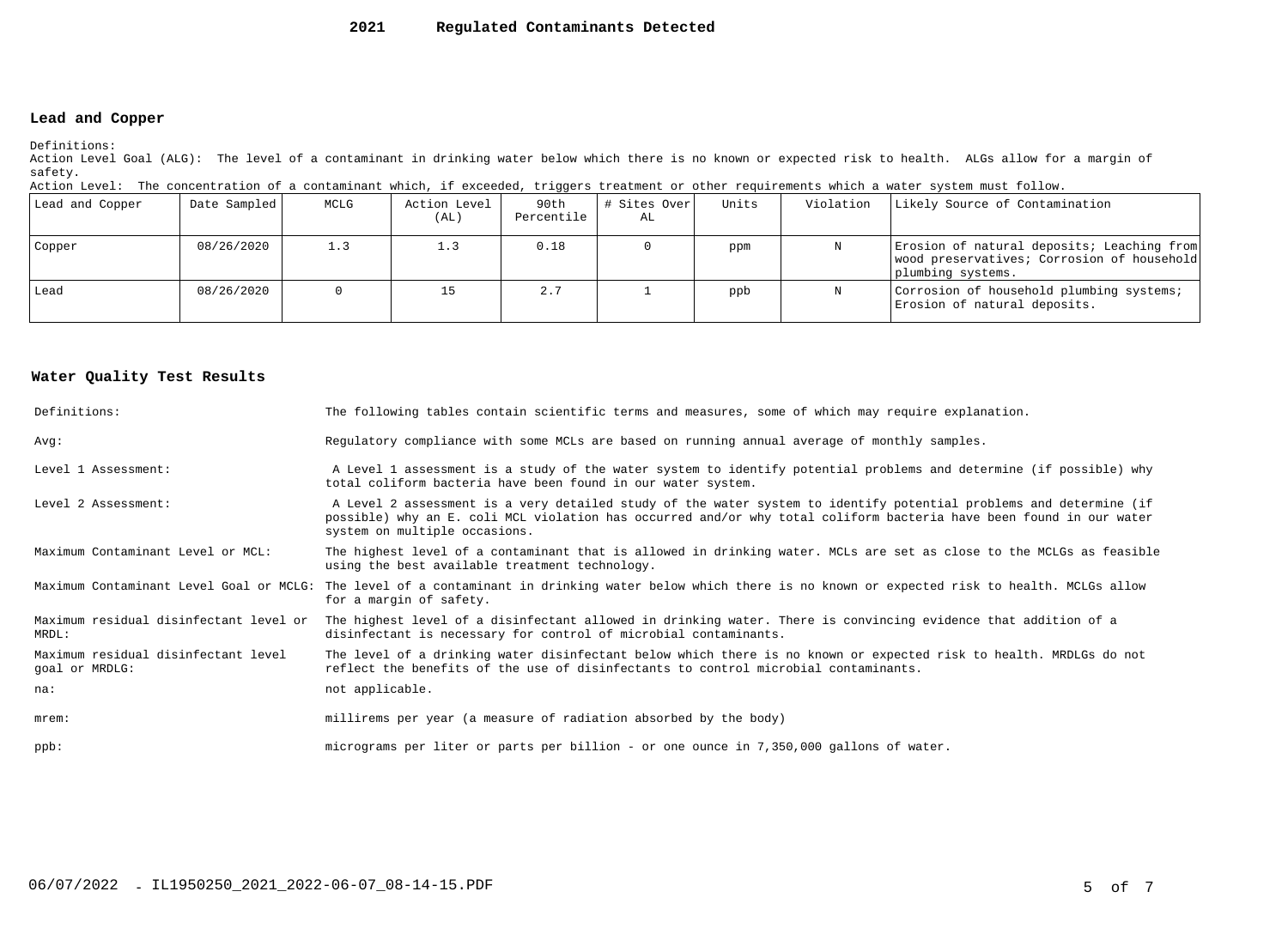## **Water Quality Test Results**

| ppm:                       | milligrams per liter or parts per million - or one ounce in 7,350 gallons of water. |  |
|----------------------------|-------------------------------------------------------------------------------------|--|
| Treatment Technique or TT: | A required process intended to reduce the level of a contaminant in drinking water. |  |